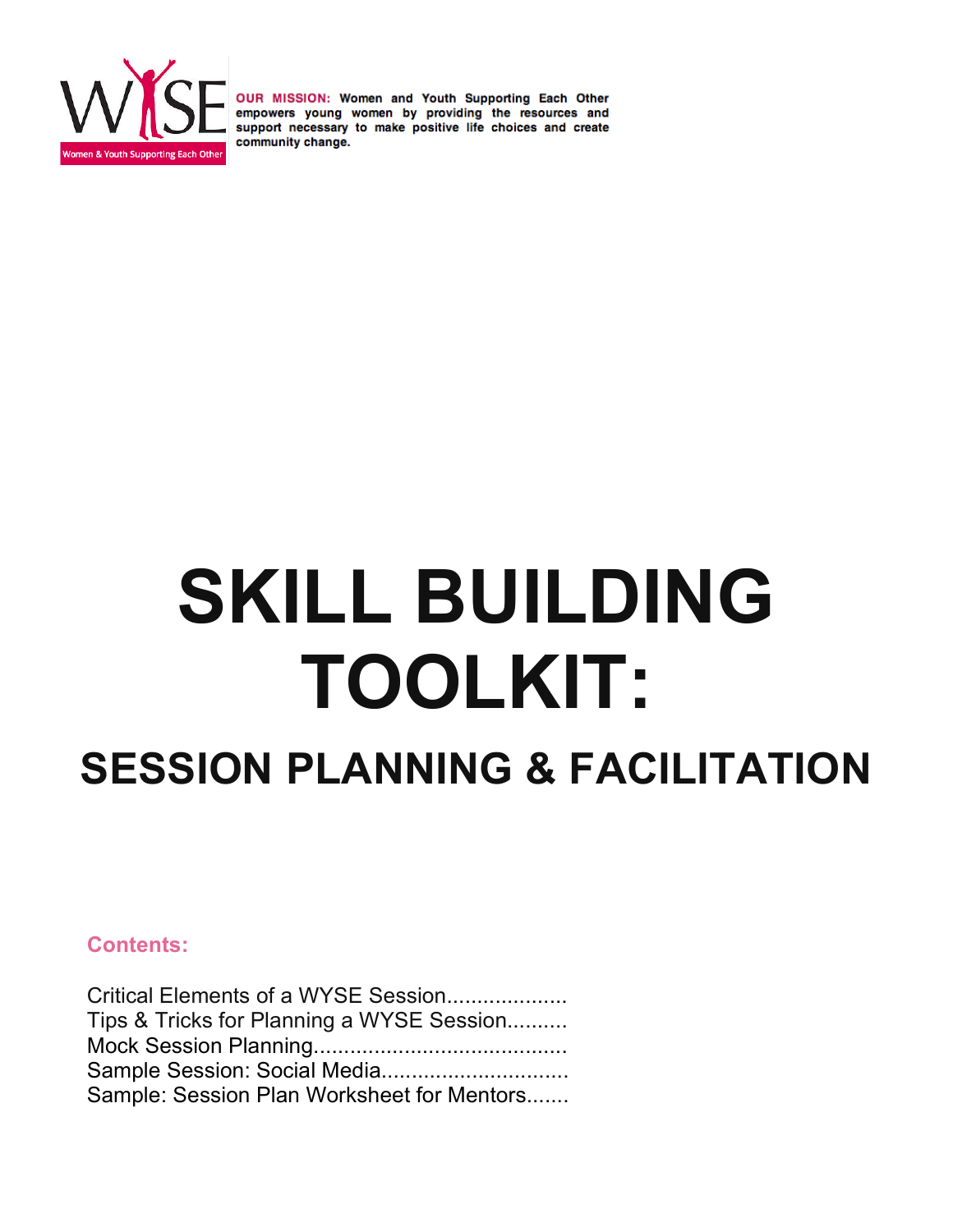

## **Critical Elements of a WYSE Session**

Several critical elements are fundamental to creating a fun, interactive, and messagebased WYSE session. Each session will be unique, since different topics require various approaches, so the session leaders should think critically about how to address each element outlined below. The following structure should be loosely followed and adapted to meet the individual needs and personalities of mentees and your branch. The WYSE curriculum provides many ideas for each session topic based on years of mentor experience.

**Remember: The WYSE curriculum can be accessed by visiting www.WYSE.org, scrolling to the bottom and clicking "Directors Portal," and entering the password "wyse".**

**I. Check-in and/or Ice-breaker (approx. 5-10 min.)**: Every WYSE session begins with a brief group activity that serves to welcome mentees and mentors to the session, to signal that the session has started, and to focus everyone's attention on what will be accomplished for the day. The check-in is also the time to assess how everyone is feeling and create group cohesion, which is especially important for sessions when the larger group breaks up into several smaller groups for activities. The check-in should relate to the session topic in order to build on the message of the day.

**II. Clarify session topic, purpose, and message of the day (approx. 2-5 min.)**: It is important to clarify the purpose of the session at the beginning so that mentees know what to expect and can get excited about the session. Often, mentors also need a reminder of the message they want to enforce that day. You can clarify the purpose and message by using verbal, visual and physical reiteration. For example, announce the purpose and message, write them on the board, and do an activity that allows mentees to physically get up and relate to the purpose and message. The three different approaches are used because mentees have different learning styles.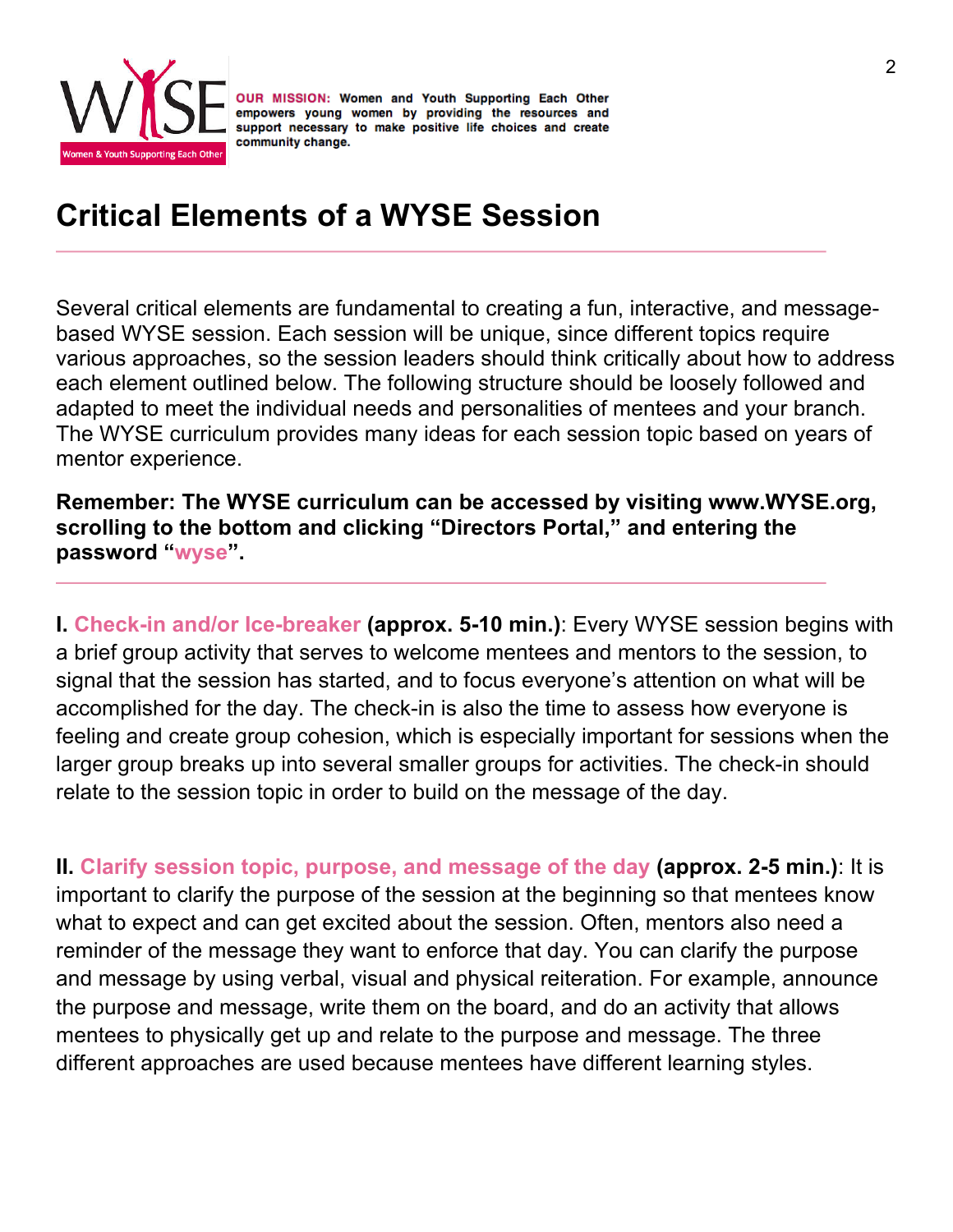

**III. Activities**: The activities are often the most exciting and memorable part of the WYSE experience. These allow mentees to learn through a game, physical activity, or art project, which incorporates opportunities for creativity, self-expression, critical thinking, and/or movement. Every session should have at least one game or activity. (approx. 15-30 min. per activity)

**IV. Discussion**: After each activity, it is critical to have a group discussion. This is the core of the WYSE session. It is the mentors' opportunity to talk about the session topic and connect the activity with the session purpose. Use the *Facilitator Toolbox* to learn how to effectively facilitate a discussion. Ask mentees thoughtful questions that will support them to understand and absorb the lesson, and give mentees an opportunity to express their thoughts and questions. The discussion also allows mentors to gauge if the mentees understood the purpose of the activity. (approx. 15-30 min.)

**VI. Debrief and Evaluate**: In order to evaluate the session, you may want to ask the girls what they learned that day, what they liked best about the session, and what they least enjoyed or would have changed. This helps to improve future sessions and gives mentees a voice in how their WYSE sessions are conducted. (approx. 5 min.)

**VII. Closing (approx. 5 min.)**: The closing serves to bring the group together, close the session, and leave the mentees with one last message from the session. It is important to make the closing fun in order to end on a high note and get mentees to look forward to the following week.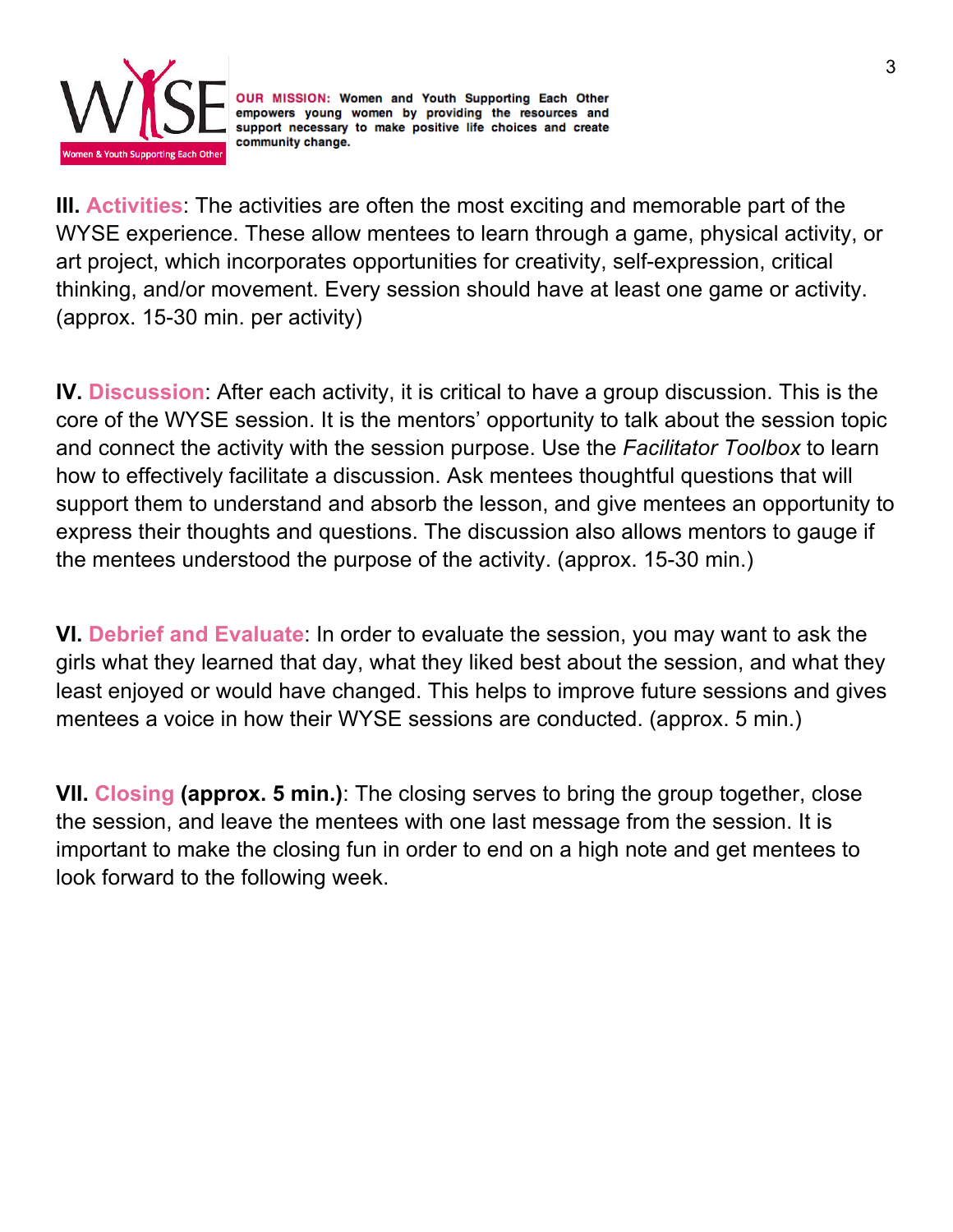

## **Tips & Tricks for Planning a WYSE Session:**

- $\checkmark$  Consider how the last session ended. Do you need to (briefly) follow up on last week's topic? Is there any way to connect last week's topic to this week's topic?
- $\checkmark$  Include time in session for mentees to be with their mentors one-on-one. This can be done during the discussion, warm-up, activities, or closing.
- ü **Be aware of current events, articles, movies, songs, books, etc. that relate to your topic.** Use these during session or at the reflection meeting.
- ü **Keep sessions interactive and avoid lecturing.** Make information-sharing interactive and multi- dimensional. Ask questions before you give answers.
- $\checkmark$  Mentors should always participate WITH mentees. If they are creating collages, jump in and create one too. Mentors should model proper session behavior and conduct.
- $\checkmark$  Keep the mentees involved. Make sure that mentees have opportunities to express themselves. Allow them to facilitate whenever possible.
- $\checkmark$  Use the WYSE Curriculum. Pick out relevant games or activities or create your own. The curriculum is long, so be selective. Make sure that there is at least one game/activity in each session. The WYSE curriculum can be accessed by visiting www.WYSE.org, scrolling to the bottom and clicking "Directors Portal," and entering the password "**wyse**".

#### **REMEMBER:**

- x WYSE is NOT a classroom lecturing experience.
- x WYSE is NOT a forum for dictating what young women SHOULD and SHOULDN'T do.
- x WYSE is NOT a theoretical discussion it is an interactive and proactive curriculum.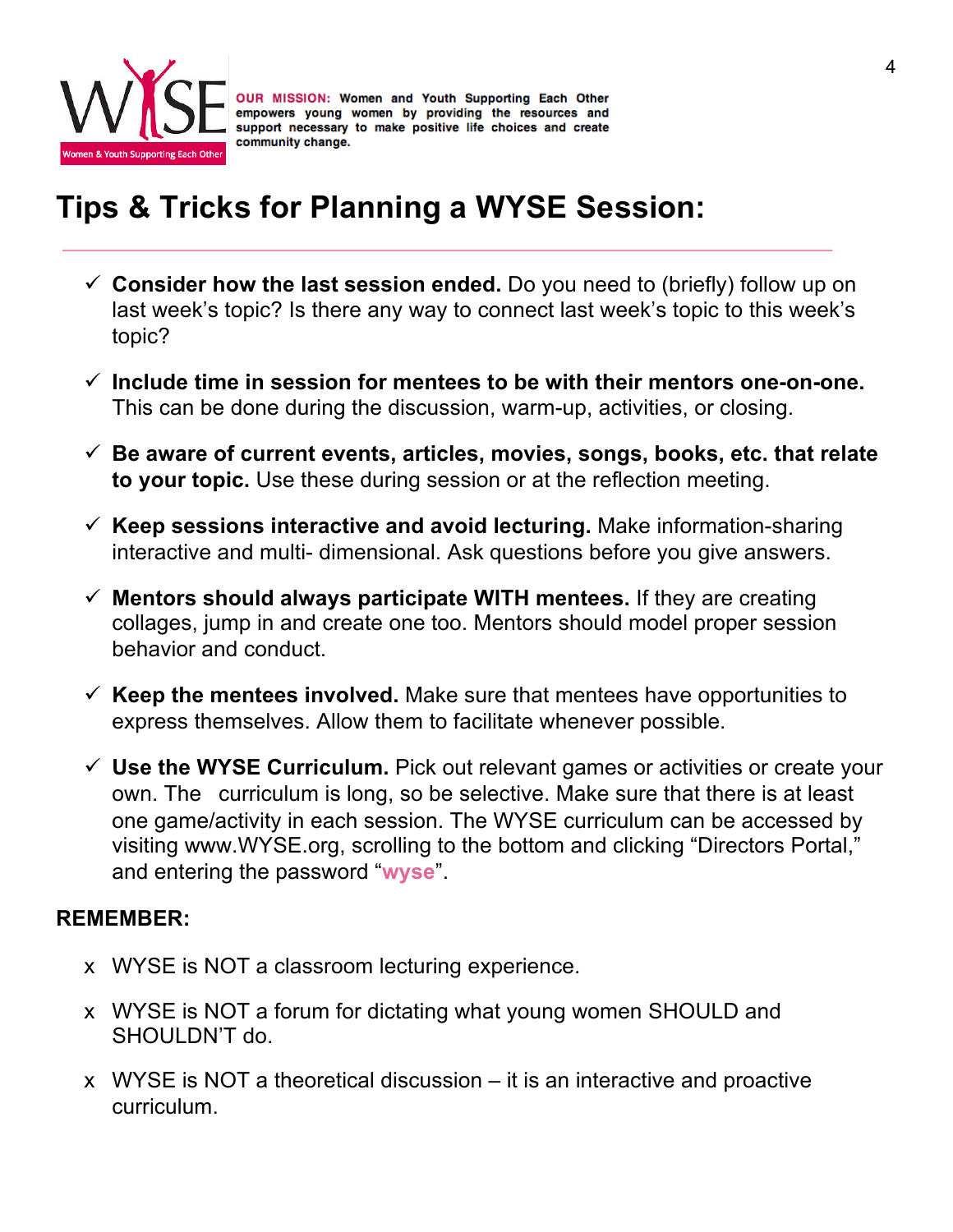

## **Mock Session Planning**

Overview: Work in small groups to plan a mock WYSE session using the national curriculum and the Session Outline below. If time allows, it may also be helpful to simulate an actual session and give mentors a chance to flex their facilitator muscles before they begin working with mentees.

#### **Session name**

**Date Facilitators** 

#### **Ice Breaker (# minutes total)**

- *Describe icebreaker*
- *Debrief: (list some of the questions you might ask)*

**Purpose (2 minute):** What is the purpose of the session? **Message (2 minute):** What is the take away message of your session?

#### **Activity 1 (# minutes total)**

- *Activity (# minutes total)*
- *Debrief (5 minutes):*
- *Materials needed?*
- **Activity 2 (# minutes total)** 
	- *Activity*
	- *Debrief*
	- *Materials needed?*
- **Journal writing (# minutes)**
	- *Prompt*:

#### **Community action discussion (# minutes) Session debrief (# minutes total)**

• List some of the questions you want to discuss in a large group **Closing activity (# minutes)**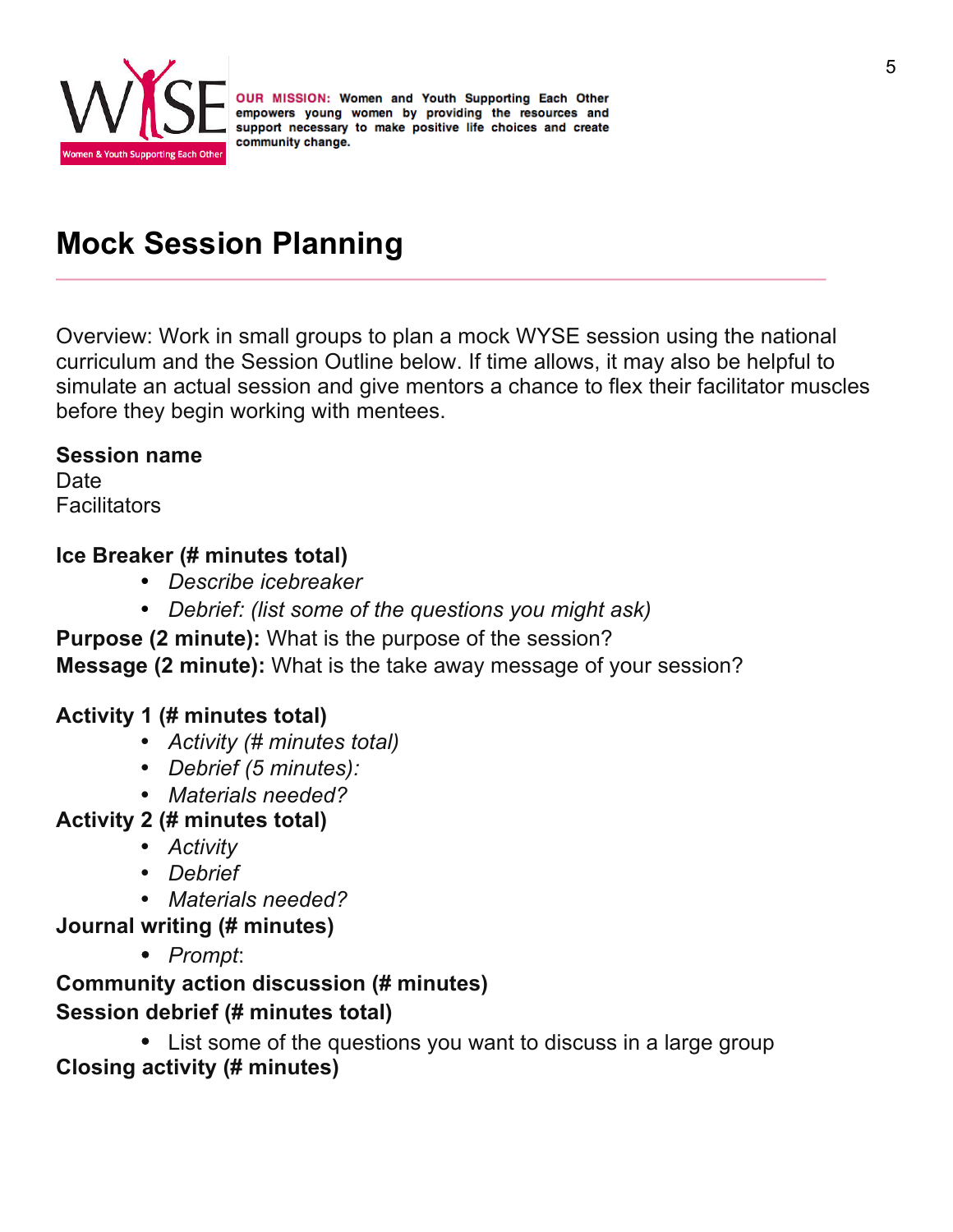

## **SAMPLE SESSION: Social Media**

- I. Ice breaker
	- i) What social media apps do you have? Which one is your favorite? How often do you check it?
	- ii) Debrief: what is social media?
		- (1) DEFINITION: SOCIAL MEDIA- websites and applications that enable users to create and share content or to participate in social networking.

**Purpose**: Develop media literacy, learn how to evaluate media messages, be more aware online **Message**: A lot of things we see on Instagram are not depictions of real life, and we shouldn't treat it as so. We also have to be careful about what we put online, because some things are kept forever and can't be deleted, and also have to look out for our own safety.

- II. Picture Framing
	- i) Media can be manipulative Photos
	- ii) Unrepresentative
- III. Security and Privacy
	- i) True or false

#### **Activities**

- I. Picture Activity (show pictures of photoshopped pictures)
	- a. Discuss framing, media distortions, how media can be manipulative
		- b. Why?:
			- i. It is critical to evaluate these media messages, understand how they tie to self esteem, and also understand that things aren't always the way they seem, especially when they seem too good to be true
		- c. The danger of Snapchat geofilters
- II. Question activity (True or False)
	- a. When you create passwords, you should make them easy to guess. (false)
	- b. If you delete something off of social media, it's gone forever (false)
	- c. What do you think the most viewed video on youtube is?? (PSY Gangnam Style (+2.7 billion views)
- III. Step into the circle
	- a. If Instagram is your favorite social media
	- b. if you've ever said anything mean online or used bad language
	- c. If you have your full name somewhere online
	- d. If going on social media has made you feel bad about yourself

Session debrief

- Thoughts? Questions? Are you going to change anything about your social media now? Restate purpose/message.